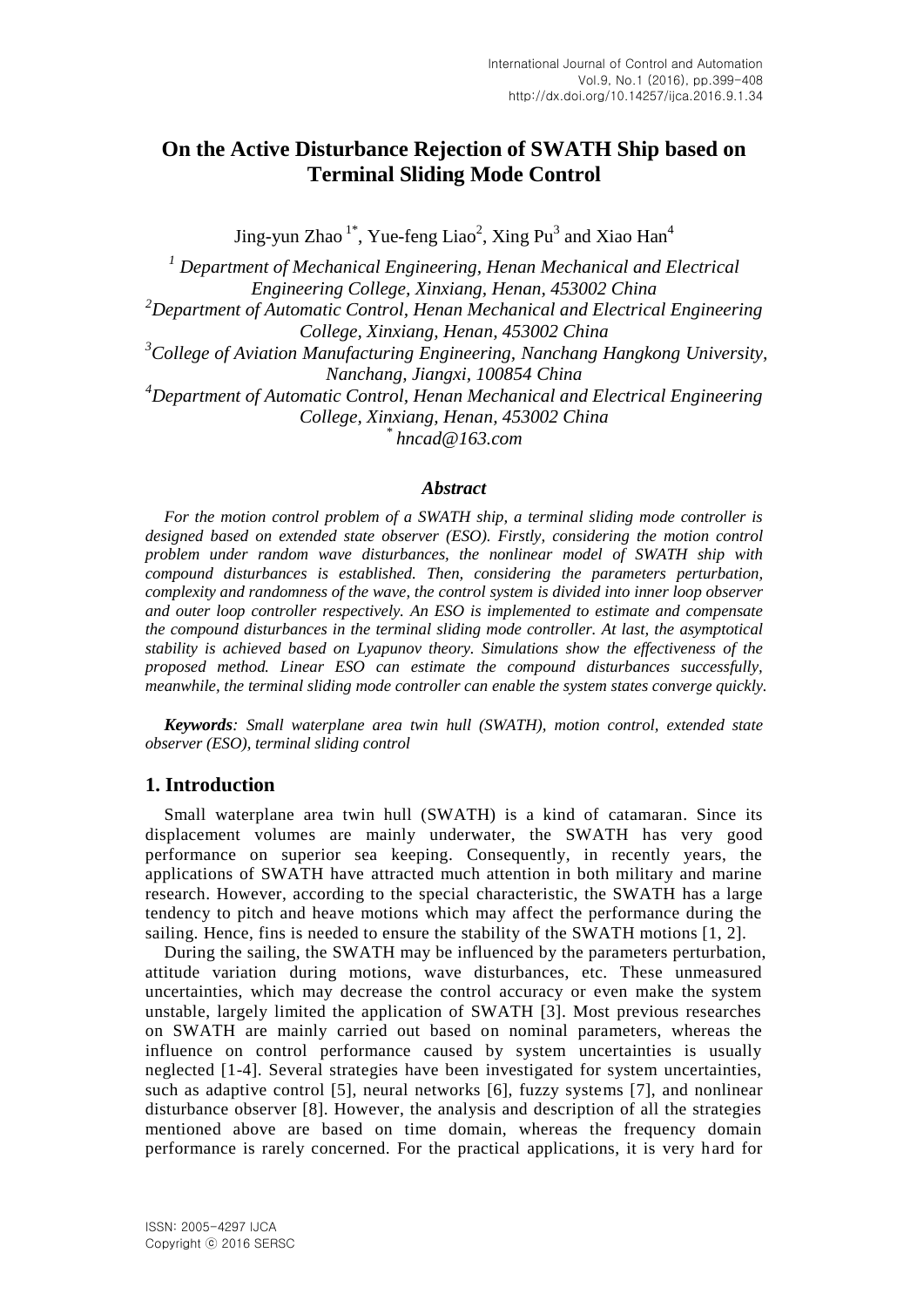these methods to be used directly according to the measurement noise and vibration. The active disturbance rejection (ADRC) is an effective way in solving the control problem with system uncertainties [9]. The extended state observer (ESO) is the most important part in ADRC. It can estimate and compensate the influence caused by system uncertainties, which has been widely used in motion control area [10, 11].

From the analysis above, we combine the ESO and terminal sliding mode control (SMC) [12] technique together to dealing with the system uncertainties in the motion control of SWATH. First, aiming at the SWATH motion control problem with wave disturbances, the nonlinear system model is established with composite disturbances. Then, considering the complexity and stochastic of the wave disturbances, parameters perturbation, the control system is divided into the inner loop observer and outer loop controller, respectively. For the inner loop, a linear ESO is applied to estimate the composite disturbances. Then, with the estimation of disturbance, the terminal sliding mode technique is employed as the outer loop for desired control performance. The Lyapunov theory is applied to analyze the stability of the closed-loop system.

This paper is organized as follows. In Section II, the system model of SWATH with composite disturbances is established. In Section III, the terminal SMC scheme with ESO is proposed. In Section IV, stability of the closed-loop system is analyzed based on Lyapnov theorem. Simulations are carried to show the effectiveness of the proposed control scheme in Section V, followed by Conclusion in Section VI.

## **2. System Model**

As depicted in Figure 1, the right hand coordinate system with z axis upwards is applied in the motion control of SWATH. The direction around x and y axes are defined as the pitch and heave motion of the SWATH.



**Figure 1. The Principle of the SWATH**

From the Newton method, the dynamics of the SWATH is given as

$$
\begin{cases}\n(M + A_{33}(t))\ddot{\xi}_{3} + B_{33}(t)\dot{\xi}_{3} + C_{33}(t)\xi_{3} + \\
A_{35}(t)\ddot{\xi}_{5} + B_{35}(t)\dot{\xi}_{5} + C_{35}(t)\xi_{5} = F_{3} + F_{fin}(\xi) \\
(l_{5} + A_{55}(t))\ddot{\xi}_{5} + B_{55}(t)\dot{\xi}_{5} + C_{55}(t)\xi_{5} + \\
A_{33}(t)\ddot{\xi}_{3} + B_{53}(t)\dot{\xi}_{3} + C_{53}(t)\xi_{3} = F_{5} + M_{fin}(\xi)\n\end{cases}
$$
\n(1)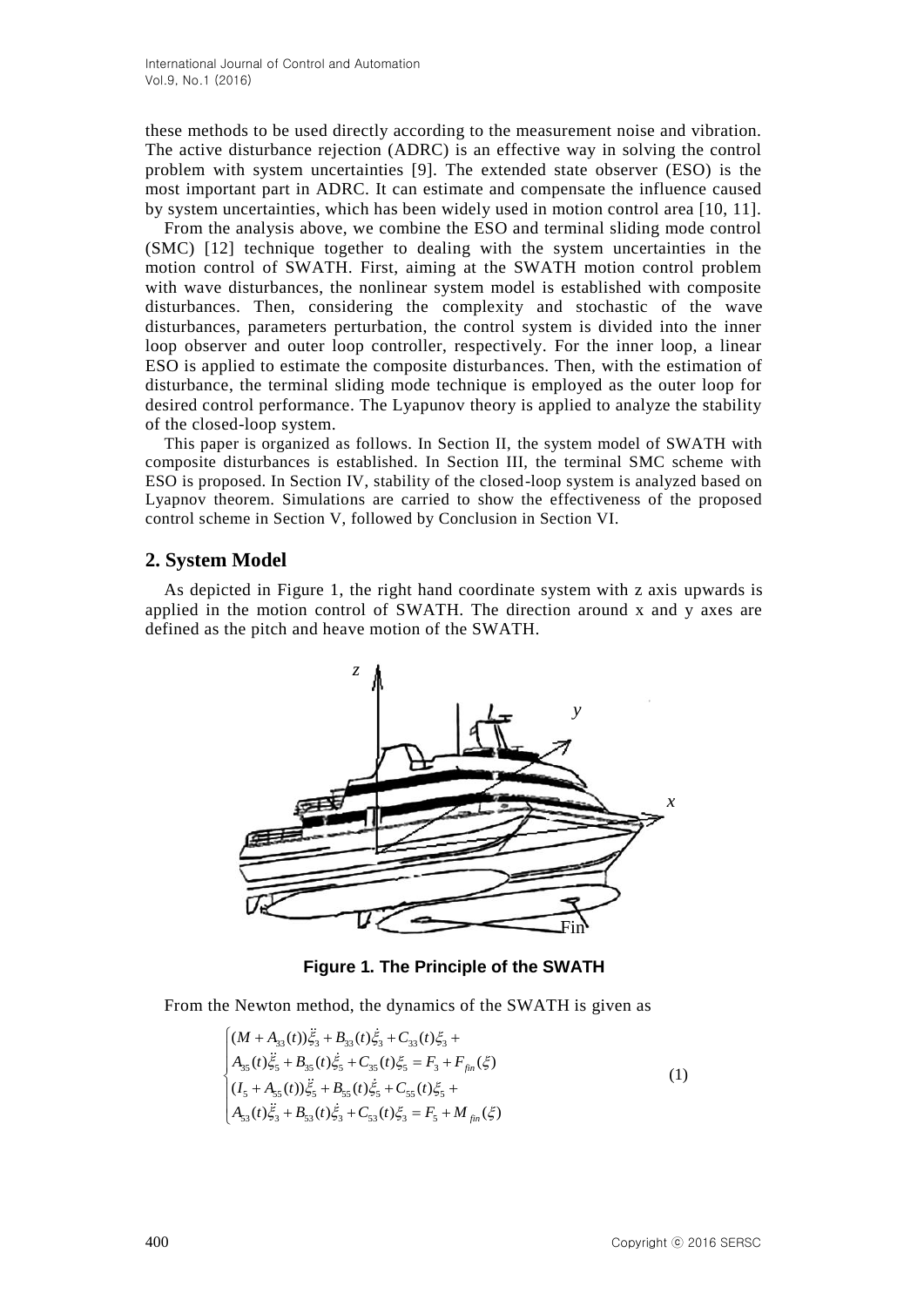where the subscript 3 and 5 represent the pitch and heave motion, respectively, M is the mass of the ship,  $A_{ik}$ ,  $B_{ik}$  and  $C_{ik}(i, k=3.5)$  are the generalized mass, damping coefficient, and restoring force of the SWATH.  $F_3$  and  $F_5$  are the disturbance force and torque of the ship.  $F_{fin}(\xi)$  and  $M_{fin}(\xi)$  are the control thrust and torque of the fins. It is clear that the dynamics in Eq. (1) is a MIMO system with coupling property.

Generally, the thrust and torque can be obtained as

$$
\begin{cases}\nL = \frac{1}{2} \rho U^2 S C_L \alpha(\xi) \\
M = \frac{1}{2} \rho U^2 S C_L \alpha(\xi) \cdot L_p\n\end{cases}
$$
\n(2)

where  $\rho$  is the density of the water, U is the velocity of the ship, S is the area of the fins, CL is the lift coefficient of the fins,  $\alpha(\xi)$  is the attack angle of the fins, LP is the length of the center of gravity from fins to the ship.

By defining the generalized states of the system as:  $\xi = [\xi_3 \xi_5]^T$ , then the dynamics of the ship can be rewritten as

$$
A(\xi)\ddot{\xi} + B(\xi)\dot{\xi} + C(\xi)\xi = F + F_{\text{fin}}\tag{3}
$$

 $W = [F_3 \ F_5]^T, F_{fin} = [F_{fin}(\xi) \ M_{fin}(\xi)]^T$ 

$$
A(\xi) = \begin{bmatrix} M + A_{33}(\xi) & A_{35}(\xi) \\ A_{53}(\xi) & I + A_{55}(\xi) \end{bmatrix}, B(\xi) = \begin{bmatrix} B_{33}(\xi) & B_{35}(\xi) \\ B_{53}(\xi) & B_{55}(\xi) \end{bmatrix}, C(\xi) = \begin{bmatrix} C_{33}(\xi) & C_{35}(\xi) \\ C_{53}(\xi) & C_{55}(\xi) \end{bmatrix}.
$$

Here, take the parameters perturbation of the matrices of A*(*ξ*)*、B*(*ξ*)* and C*(*ξ*)* into consideration. Assume that the nominal value of the above three matrices are:  $\Delta A(\xi) = A(\xi)$  $-A_0(\xi)$ ,  $\Delta B(\xi)=B(\xi)-B_0(\xi)$ ,  $\Delta C(\xi)=C(\xi)-C_0(\xi)$ , then we get the finally form of the system dynamics as

$$
\ddot{\xi} = -A_0^{-1} B_0 \dot{\xi} - A_0^{-1} C_0 \xi + A_0^{-1} F_{fin} + F'
$$
\n(4)

where F' is the composite disturbances caused by both internal uncertainties and external disturbances.

Assume that there is no hysteresis in the motors, such that the motor speed can achieve desired speed immediately. Hence, the trajectory tracking control of the quadrotor aircraft equals to design the controller  $T$  and  $\tau$  to stabilize the system.

#### **3. Control System Implementation**

#### **3.1. Control Objective**

During the sailing of SWATH, the unknown internal uncertainties and random wave disturbances acting on the dynamics may decrease the control accuracy. In this work, the closed-loop control system is divided into the inner loop for the dynamics and outer loop for the whole control system, respectively. For the inner loop, an ESO is introduced to estimate the composite disturbance, and thus compensate in the controller. Then, for the overall control system, a terminal SMC scheme is then proposed to stabilize the closed-loop system. The sliding surface the corresponding reaching law are designed to increase the control accuracy of the SWATH.

#### **3.2. Observer Configuration**

The system uncertainties and the random wave disturbances acting on the dynamics will decrease the control accuracy, or even make the system unstable. By using the estimation of "external disturbances" and "internal disturbances" caused by controlled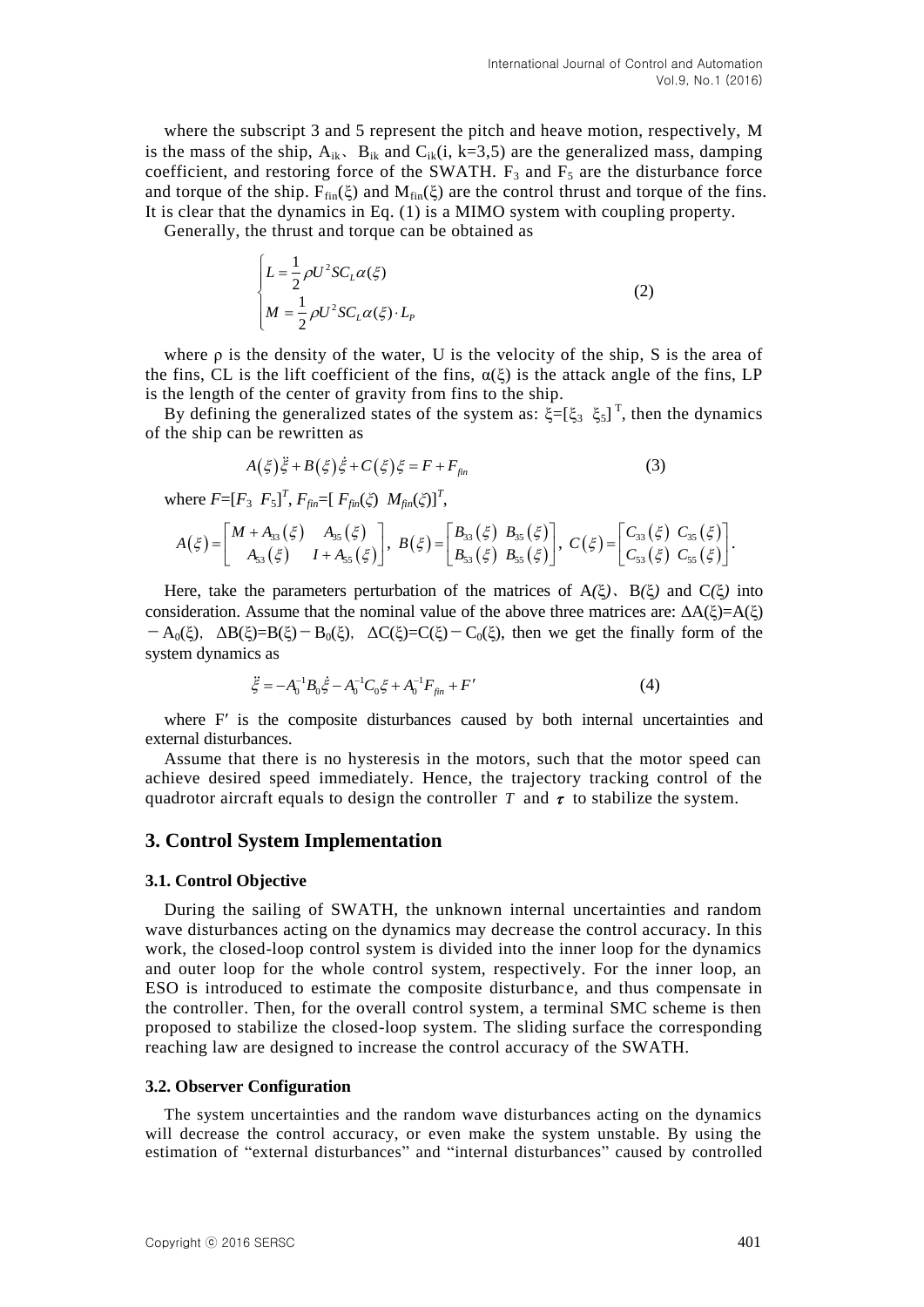objective online, the ESO can compensate the estimation in the controller. The existence of ESO can bring the system with strong disturbance rejection performance and robustness against system uncertainties.

Assuming the first order derivative of the composite exists, and then we get the following system model

$$
\begin{cases}\n\ddot{\xi} = -A_0^{-1}B_0 \dot{\xi} - A_0^{-1}C_0 \xi + A_0^{-1}F_{fin} + F'\n\end{cases}
$$
\n(5)

where h(t) is the first order derivative of the composite disturbances.

The second order of a linear ESO is designed as  
\n
$$
\begin{cases}\n\dot{\tilde{z}}_1 = -A_0^{-1} B_0 \dot{\tilde{\xi}} - A_0^{-1} C_0 \xi + A_0^{-1} F_{fin} + \hat{z}_2 + 2\omega_0 (\dot{\tilde{\xi}} - \hat{z}_1) \\
\dot{\tilde{z}}_2 = \omega_0^2 (\dot{\tilde{\xi}} - \hat{z}_1)\n\end{cases}
$$
\n(6)

By using the Laplace transformation on Eq. (6), and then substitute Eq. (5) into Eq.  $(6)$ , we have

$$
\begin{cases}\ns\hat{z}_1 = (\hat{z}_2 - F') + s\hat{\xi} + 2\omega_0 (\hat{\xi} - \hat{z}_1) \\
s\hat{z}_2 = \omega_0^2 (\hat{\xi} - \hat{z}_1)\n\end{cases}
$$
\n(7)

According to Eq.  $(7)$ , the transfer function from the composite disturbances F' to its estimation  $\hat{z}_2$  is given as

$$
\hat{z}_2 = \frac{\omega_0^2}{s^2 + 2\omega_0 s + \omega_0^2} F'
$$
 (8)

where  $\omega_0$  is cutoff frequency of the ESO. It is clear that the transfer function from the composite disturbances F' to its estimation  $\hat{z}_2$  is a Hurwitz transfer function. That is, the estimation  $\hat{z}_2$  can converge to the composite disturbances F' asymptotically. We also have

$$
\lim_{\omega_0 \to \infty} \hat{z}_2 = \lim_{\omega_0 \to \infty} \frac{\omega_0^2}{s^2 + 2\omega_0 s + \omega_0^2} F' = F'
$$
\n(9)

Notice that the composite disturbances contain internal uncertainties caused by parameters perturbation and external disturbances caused by random wave, that is, with the estimation of  $\hat{z}_2$ , the control system can eliminate the influence caused by both internal uncertainties and external disturbances.

#### **3.3. Terminal SMC Strategy**

The concept of SMC is to design the sliding surface based on low order model, and the reaching law is selected to force the system converge to the sliding surface in finite time. The sliding mode controller can maintain the system state on the sliding surface in the future moment. The SMC method is an effective way in dealing with the control problem such as stabilization, trajectory tracking, and robust control with model error and external disturbances. The switching function is applied in traditional SMC method to deal with uncertainties, which may bring the system with chattering phenomenon. However, the SMC control output is discrete, which is hard for implementation in a practical ship control system. Consequently, in this paper, an ESO is employed to eliminate the influence caused by composite disturbances instead of the switching function.

The sliding surface is defined as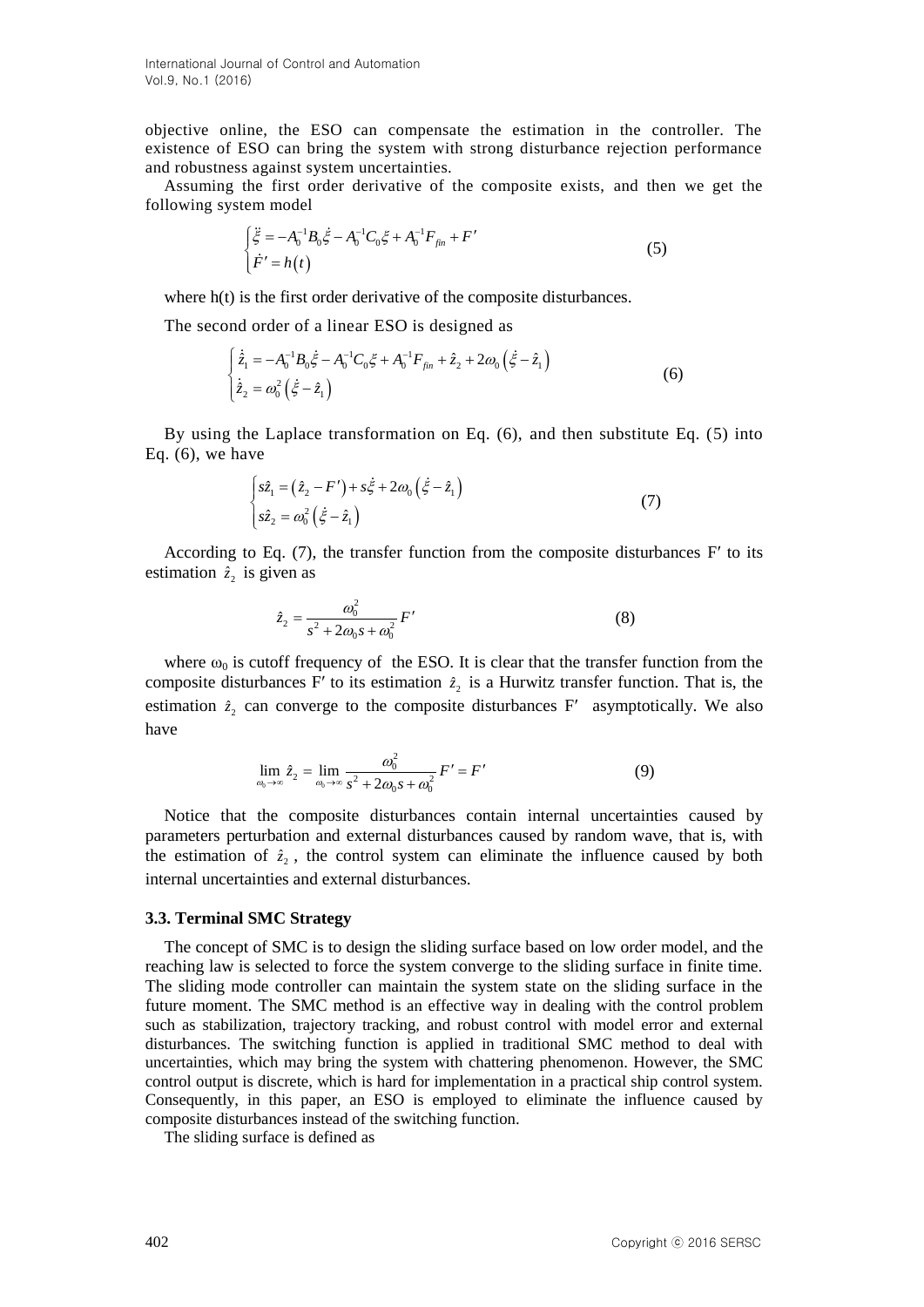$$
s = \dot{\xi} + \Gamma \xi^{q/p} = 0 \tag{10}
$$

where  $s=[s_1 \ s_2]^T$ ,  $\Gamma = \begin{bmatrix} \lambda_1 \\ 0 \end{bmatrix}$ 2 0 0 λ  $\Gamma = \begin{bmatrix} \lambda_1 & 0 \\ 0 & \lambda_2 \end{bmatrix}$ ,  $\lambda_1$  and  $\lambda_2$  are positive constant. The parameters p and q are odd numbers that satisfy  $q < p < 2q$ . By introducing the nonlinear function, the tracking error

can converge to 0 in finite time.

The exponentially reaching law is selected as

$$
\dot{s} = -Ls \tag{11}
$$

where  $L = \begin{pmatrix} t_1 \\ 0 \end{pmatrix}$ 2 0 0  $L = \begin{vmatrix} l_1 & 0 \\ 0 & l \end{vmatrix}$  $=\begin{bmatrix} l_1 & 0 \\ 0 & l_2 \end{bmatrix}$ ,  $l_1$  and  $l_2$  are positive constant.

Finally, we get the terminal sliding mode controller is given as  
\n
$$
F_{fin} = B_0 \dot{\xi} + C_0 \xi - A_0 \Gamma \xi^{q-p/p} \dot{\xi} - A_0 L s - A_0^{-1} \hat{z}_2
$$
\n(12)

#### **4. Stability Analysis**

In this section, the stability of the overall closed-loop system is analyzed.

**Theorem 1**. Considering the dynamics of SWATH in Eq. (1), with the terminal sliding mode controller (12) and the ESO (9), the control error of closed-loop system is asymptotical stable.

#### **Proof**.

Define the control error of the SWATH as  $\xi$ . For the overall closed-loop control system, define the Lyapunov function as

$$
V = \frac{1}{2} s^T s \tag{13}
$$

Then, the first order derivative of the Lyapunov function is expressed as  
\n
$$
\dot{V} = s^T \dot{s} = s^T \left( -A_0^{-1} B_0 \dot{\xi} - A_0^{-1} C_0 \xi + A_0^{-1} F_{\text{fin}} + F' + \Gamma \xi^{\text{q-p/p}} \dot{\xi} \right)
$$
\n(14)

Define the estimation error of the ESO as:  $\tilde{F} = F' - \hat{z}_2$ , and substitute the controller (12) into Eq. (14), we have

$$
\dot{V} = s^T \dot{s} = -s^T L s + s^T \tilde{F}
$$
\n(15)

vbleve s=f+, s- $\Gamma^2 = \zeta + \Gamma^2 \zeta^{-1}$  and  $\lambda$ , and  $\lambda$ , are positive curvatar. The parameters p and q and<br>cold numbers that satisfy  $\Gamma = \begin{pmatrix} \lambda & 0 \\ 0 & \lambda \end{pmatrix}$ ,  $\lambda$ , and  $\lambda$ , are positive curvatar. The parameters p an Assuming the estimation error of ESO as the input of the closed-loop system, and then the unforced system is exponentially stable at the equilibrium point. Consequently, for the input  $\tilde{F}$ , the system is input to state stable. Considering that the estimation  $\hat{z}_2$  can converge to the composite disturbances asymptotical. From Lemma 4.7 in [13], the system can converge to the sliding surface asymptotically. Then, according to the definition of the sliding surface, the overall closed-loop is globally uniformly stable.

### **5. Simulations and Analysis**

#### **5.1 Simulations of Wave Disturbances**

The ITTC single wave parameter spectrum is applied to acquire the wave disturbances in the simulations. The specified form is shown as

$$
S_{\zeta}(\omega) = \frac{8.11 \times 10^{-3} g^2}{\omega^5} \exp(-\frac{3.11}{h_{1/3}^2 \omega^4})
$$
 (16)

where  $h_{1/3}$  is the significant wave height,  $\omega$  is the frequency of the wave.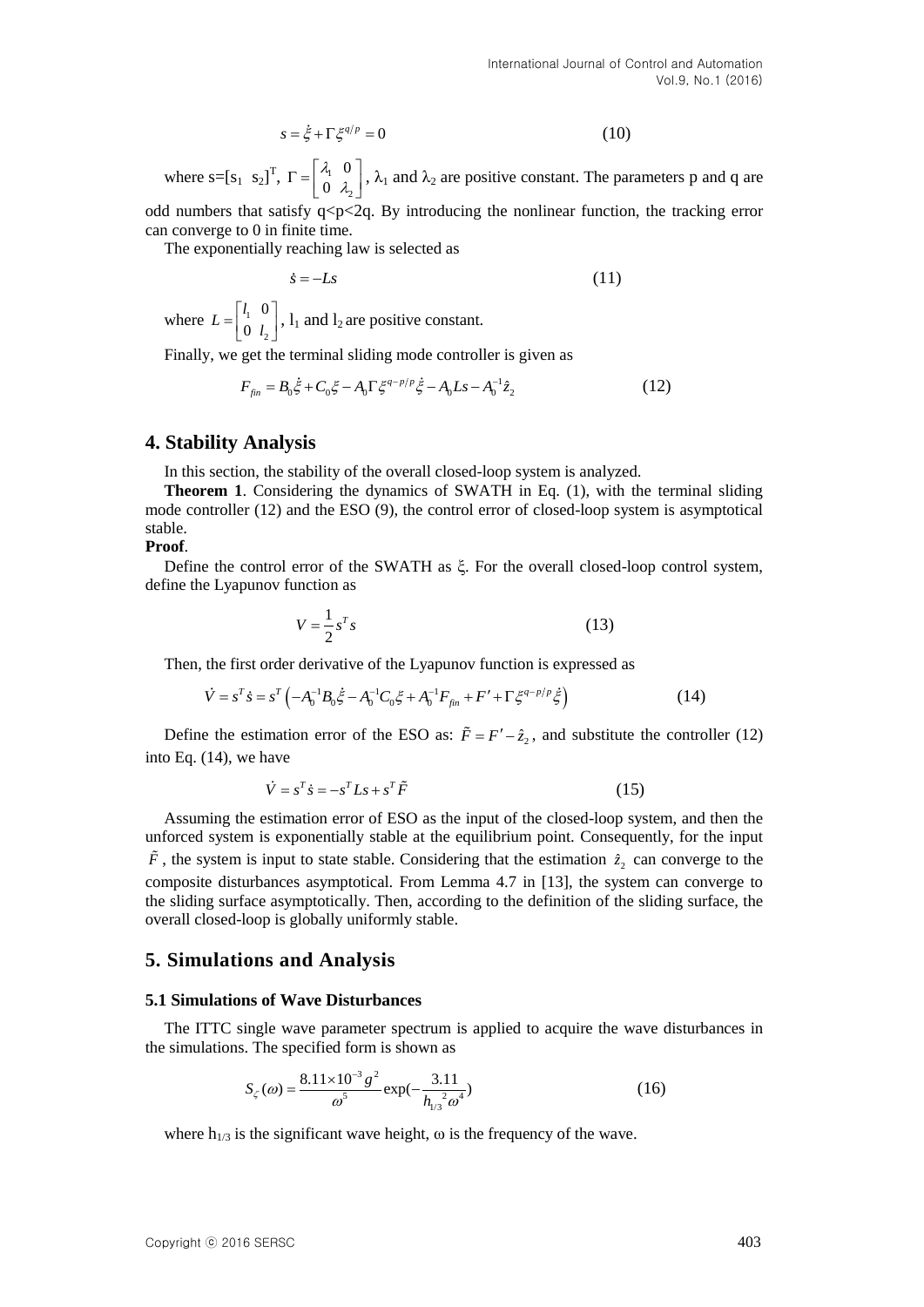According to the microtomy [14], we can get the disturbance thrust and torque of the wave with different frequencies. Then, by using the data fitting and superposition methods, the disturbance thrust and torque acting on the SWATH can be acquired.

In the simulations, the significant wave height is selected as 3m, and the speed of SWATH is selected as 18kn. The obtained disturbance thrust and torque is shown in Figure 2. The verification of power spectrum is depicted in Figure 3 [15]. It is clear that the obtained disturbance thrust and torque satisfy the requirement of power spectrum.



**Figure 2. Wave Disturbance Thrust and Torque**



**Figure 3. Verification of Power Spectrum**

## **5.2 Simulation Results**

The simulation of the SWATH is carried out in MATLAB/SIMULINK. The parameters of the SWATH is given as: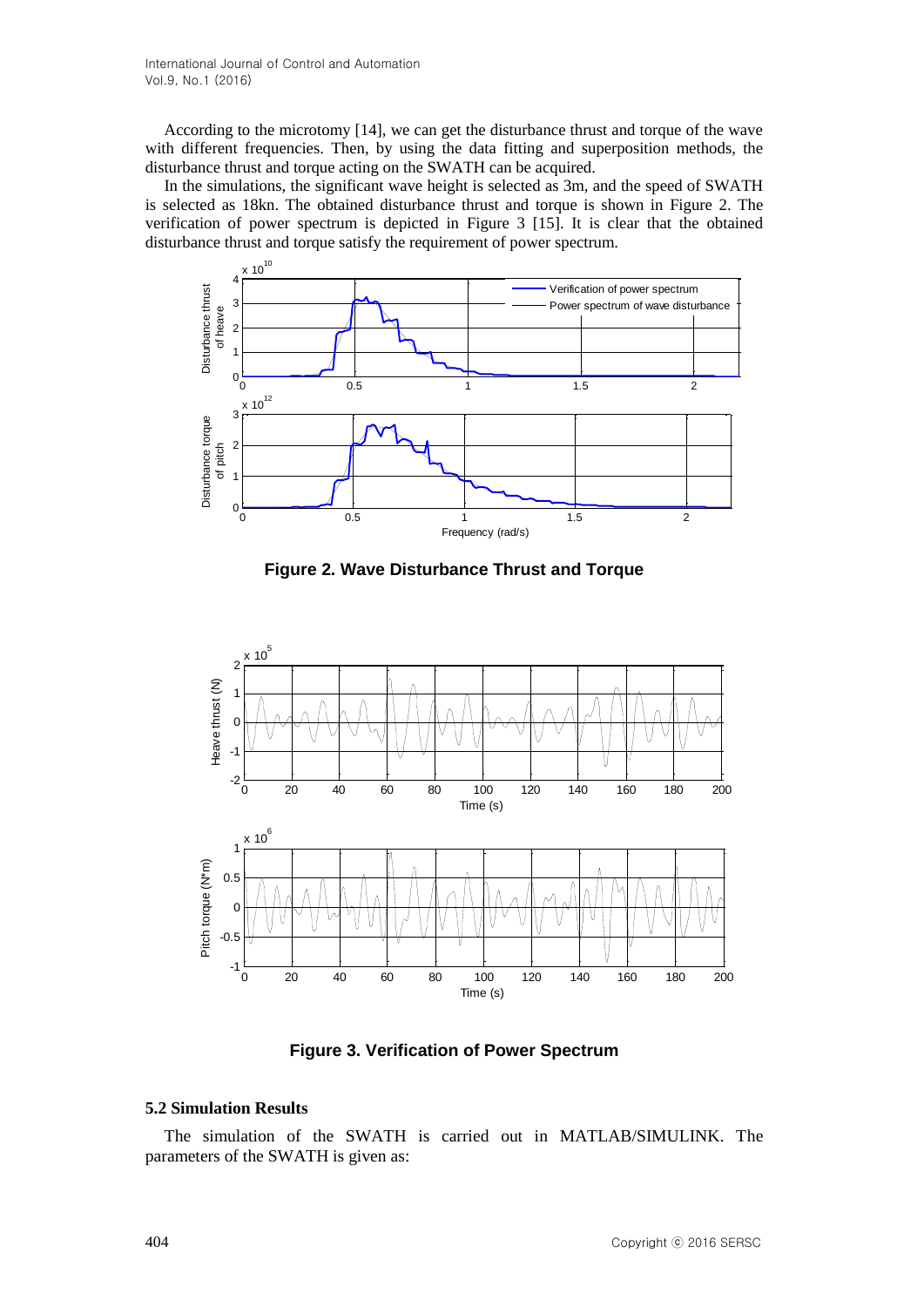$$
A = \begin{bmatrix} 6.92 \times 10^5 & -2.03 \times 10^5 \\ -8.62 \times 10^4 & 6.16 \times 10^7 \end{bmatrix}, B = \begin{bmatrix} 2.64 \times 10^4 & 2.47 \times 10^6 \\ -2.58 \times 10^6 & 2.49 \times 10^6 \end{bmatrix}, C = \begin{bmatrix} 5.68 \times 10^5 & -2.03 \times 10^5 \\ -2.03 \times 10^5 & 4.37 \times 10^7 \end{bmatrix}
$$

Assuming that the parameter error is within 10%, the nominal value of the previous three matrices is given as

$$
A_0 = \begin{bmatrix} 6.2 \times 10^5 & -1.5 \times 10^5 \\ -8.0 \times 10^4 & 5.6 \times 10^7 \end{bmatrix}, \ B_0 = \begin{bmatrix} 2.1 \times 10^4 & 1.9 \times 10^6 \\ -2.0 \times 10^6 & 2.1 \times 10^6 \end{bmatrix}, \ C_0 = \begin{bmatrix} 5.1 \times 10^5 & -1.5 \times 10^5 \\ -1.5 \times 10^5 & 3.7 \times 10^7 \end{bmatrix}
$$

The control parameters of the terminal SMC is selected as  $L = \begin{bmatrix} 0.5 & 0 \\ 0 & 2 \end{bmatrix}$ ,  $\Gamma = \begin{bmatrix} 5 & 0 \\ 0 & 4 \end{bmatrix}$  $\Gamma = \begin{bmatrix} 5 & 0 \\ 0 & 4 \end{bmatrix}, p=1,$ 

q=1.5. The cutoff frequency of the linear ESO is selected as 1.5rad/s.

Figure 4 shows the disturbances estimation effect of the designed ESO. We can see that the second order ESO can estimate the composite disturbances with small estimation error. Figure 5 shows the control effect comparison of the proposed ESO based terminal SMC and optimal control. It is clear that with the system uncertainties and the wave disturbances, the proposed control scheme can acquire better control performance, since the ESO estimate and compensate the composite disturbances effectively. However, the optimal controller cannot obtain desired control performance with the existence of the composite disturbances. It is clear that the proposed control scheme in this paper can provide the system with better control performance, it can increase the control accuracy of pitch and heave motion of the SWATH and bring the system with more robustness.



**Figure 4. Disturbance Estimation Effect Of ESO**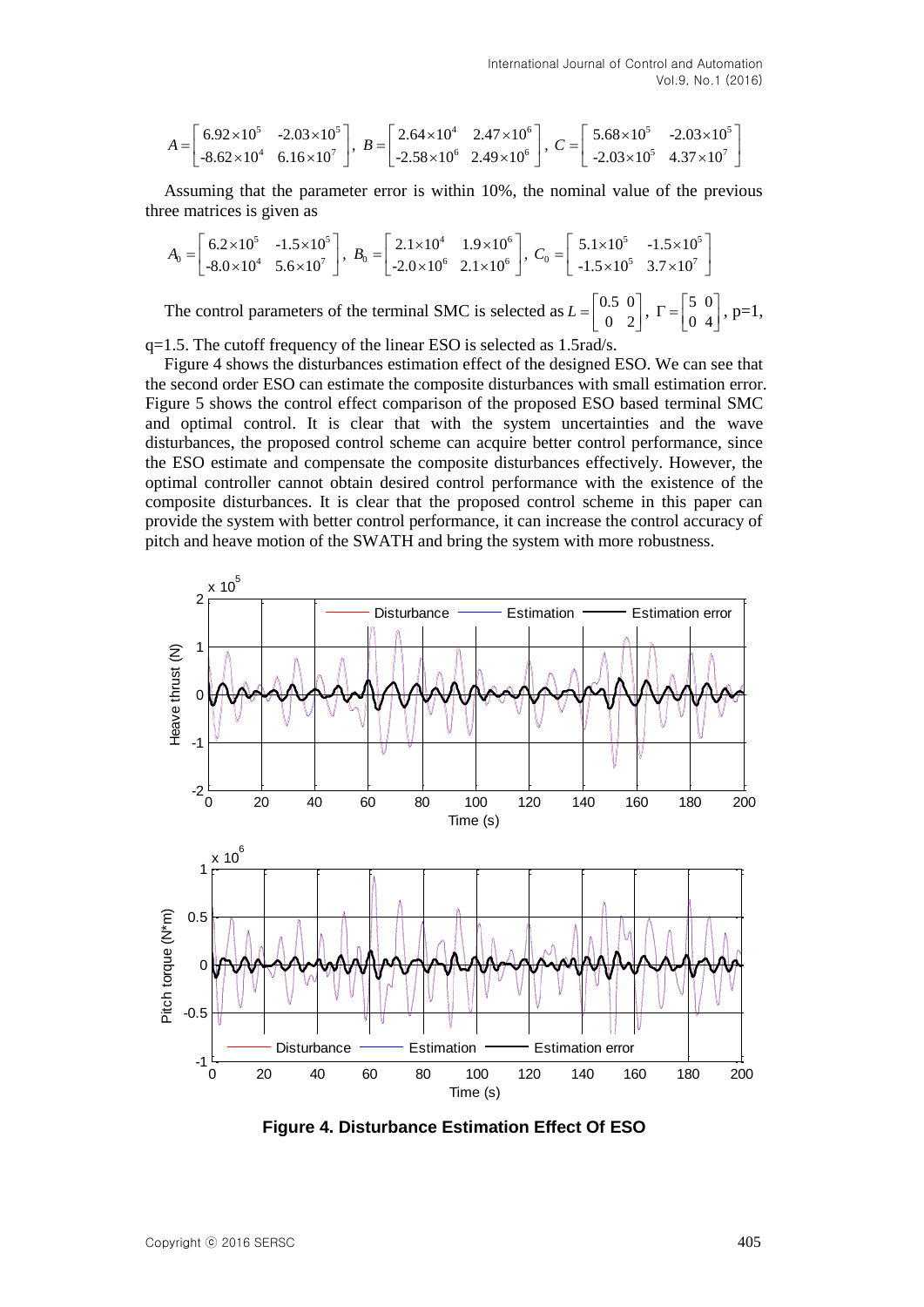

**Figure 5. Control Effect Comprason**





## **6. Conclusions**

The control problem of SWATH with both system uncertainties and random wave disturbances is investigated in this paper. The terminal SMC scheme with ESO is proposed. The control system consists of the inner loop observer and outer loop controller. The ESO is applied as inner loop to estimate the composite disturbances that contains both internal uncertainties and wave disturbance, and thus compensated the real controlled objective as the nominal plant. Then, the terminal SMC technique is employed to acquire desired control performance. Simulation results show that the proposed control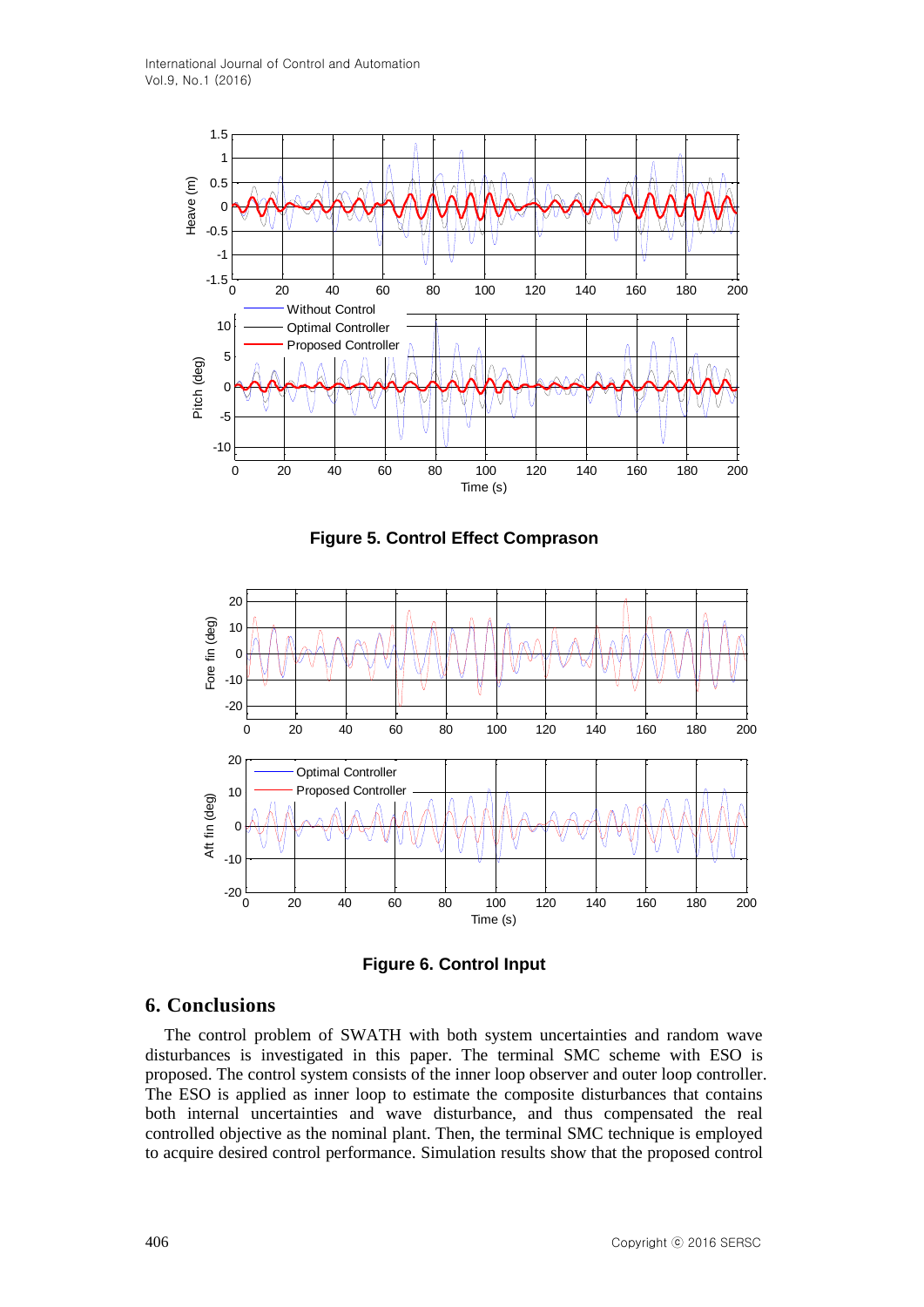scheme can increase the accuracy of the motion control of SWATH. The desired ESO can estimate the composite disturbances online. The designed terminal SMC can provide the system with high convergence speed.

## **References**

- [1] K.K. McCreight and R. Stahl, "Vertical Plane Motions of SWATH Ships in Regular Waves [R]", David W. Taylor Naval Ship Research and Development Center, AD- A130516, (**1983**).
- [2] M. Xiao, L. Gao, X. Shao, H. Qiu and P. Jiang, "A Generalized Collaborative Optimization Method and its Combination with Kriging Metamodels for Engineering Design", Journal of Engineering Design, vol. 23, no. 5, (**2011**).
- [3] Y. Ye, Y. Wu and G. You, "Hydro elastic Analysis of SWATH Ship Wave Loads", Journal of Ship Mechanics, vol. 14, no. 12, (**2010**).
- [4] M.C. Fang, Z.Y. Lee and K.T. Huang, "A Simple Alternative Approach to Assess the Effect of the Abovewater Bow Form on the Ship Added Resistance", Ocean Engineering, vol. 57, no. 1, (**2013**).
- [5] G. Zhang and X. Zhang "Concise robust adaptive path-following control of underactuated ships using DSC and MLP[J]", IEEE Journal of Oceanic Engineering, vol. 39, no. 4, (**2014**).
- [6] S.L. Dai, C. Wang and F. Luo "Identification and Learning Control of Ocean Surface Ship Using Neural Networks [J]", IEEE Transactions on Industrial Informatics, vol. 8, no. 4, (**2012**).
- [7] Y. Yang, G. Feng and J. Ren, "A combined back stepping and small-gain approach to robust adaptive fuzzy control for strict-feedback nonlinear systems", IEEE Transactions on Systems, Man and Cybernetics, Part A: Systems and Humans, vol. 34, no. 3, (**2004**).
- [8] L. Liang, B. Wang and S. Zhang, "Stabilizer Fin Effect on SWATH Ship Motions and Disturbance Observer based Control Design [C]", //International Conference on Mechatronics and Automation, Japan, (**2013**).
- [9] J. Han, "From PID to Active Disturbance Rejection Control", IEEE Transactions on Industrial Electronics, vol. 56, no. 3, (**2009**).
- [10] S. Zhao and Z. Gao, "An Active Disturbance Rejection Based Approach to Vibration Suppression in Two-inertia Systems [J]", Asian Journal of Control, vol. 15, no. 2, (**2013**).
- [11] S. Li and Z. Liu "Airship Horizontal Trajectory Tracking Control Based on Active Disturbance Rejection Control (ADRC) [J]", Nonlinear Dynamics, vol. 75, no. 4, (**2014**).
- [12] M. Zak, "Terminal Attractors for Addressable Memory in Neural Networks", Physics Letters, vol. 33, no. 12, (**1988**).
- [13] H.K. Khali, "Nonlinear Systems", Third Edition. Upper Saddle River, New Jersey: Prentice-Hall, (**2002**).
- [14] F.P. Arribas and J. Fernandez, "A. Strip Theories Applied to the Vertical Motions of High Speed Crafts [J]", Ocean Engineering, vol. 33 no. 8, (**2006**).
- [15] N.S. Jerrold and G.P. Michael, "Rudder/fin Roll Stabilization of the USCG WMEC 901 Class Vessel [J]", Marine Technology, vol. 36, no. 3, (**1999**).